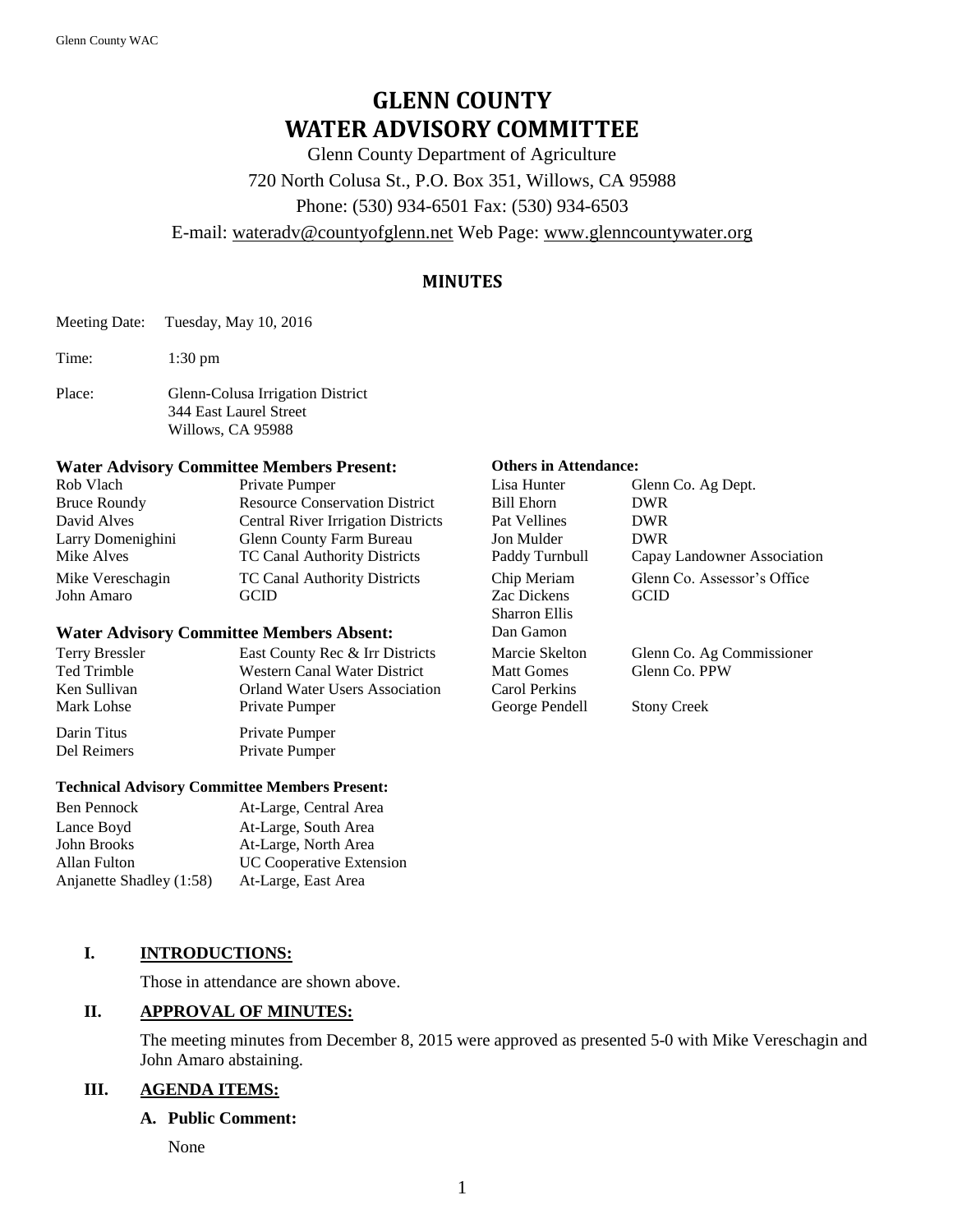#### **B. Discussion and/or Action Items:**

#### **1. Reports**

- **a) Education/Outreach Committee—**The committee has not met since the last WAC meeting and has nothing to report.
- **b) Legislation Committee—**The committee has not met since the last WAC meeting and has nothing to report.
- **c) TAC—**John Brooks addressed the committee. Lisa Hunter reported the TAC held a joint special meeting with the Board of Supervisors on March 15, 2016 which will be discussed under Item 5. The WAC chairman represented the WAC at this meeting. The Planning and Public Works and Department of Agriculture TAC representatives will be considered at the May 17 Board meeting.

#### **2. DWR update**

Pat Vellines provided the Spring Groundwater Conditions presentation. The presentation reviewed water year and presentation indexes, groundwater elevation change maps, hydrographs, recharge plots, as well as future SGMA maps and available resources.

The water year index indicates that the 2015 year was a critical year. The current 8-station index notes that as of May 9, 2016, the Northern Sierra Precipitation is at 120% of normal for this date.

Groundwater elevation change maps were reviewed for average wells (100-450 feet below ground surface), shallow wells (less than 200 feet), and deep wells (greater than 600 feet). The presentation showed average and deep wells change maps comparing Spring 2015 to the Spring 2016, Spring 2011 to Spring 2016, and Spring 2004 to Spring 2016. Shallow wells change map compared Spring 2016 to Spring 2015.

Ms. Vellines then presented hydrographs for several wells throughout the County. Recharge plots showing hydrographs, water year type, and daily precipitation were also introduced. An example of future mapping was shown. The map indicated number of wells per section and the depths of well included in the monitoring grid.

#### **3. Spring 2016 BMO Report**

Lisa Hunter reviewed the Spring 2016 groundwater level measurements for the current BMO wells. A summary spreadsheet and map were distributed.

#### **4. BMO revision process**

Larry Domenighini provided an update on the activities of the BMO Policy Ad Hoc Committee. Mr. Domenighini reviewed the committee was established in December 2015 to develop policy options for WAC consideration. The committee has met five times. The meeting held January 8 reviewed the BMO stages and response actions and the discussion was continued at the March 1 meeting. The Board of Supervisors met with the TAC March 15. The next ad hoc committee meetings March 25 and April 27 continued reviewing policy options, but also shifted the direction of the conversations to meet the Board of Supervisors requests which will be discussed under Item 5. The committee met earlier today (May 10) to recap progress with Supervisor McDaniel and further discussion.

The committee has no formal request at this time, but is considering a recommendation for WAC consideration to provide to the Board of Supervisors using the current BMO methodology based on historic data and developing a Stage 3 response using an area defined by a three mile radius surrounding Stage 3 BMO wells. A three mile radius would eliminate a coverage gap and create continuity in the stage alert areas. The Board of Supervisors is considering ways to lift the moratorium on part, or all, of the County. One thought would be to use this Stage 3 response area ("pink area") to continue the moratorium and lift it in the others areas of the County. There could also be a differentiation between ag and domestic wells by depth. This could be considered adaptive management under the current ordinance. There is also some thought to extend the Stage 3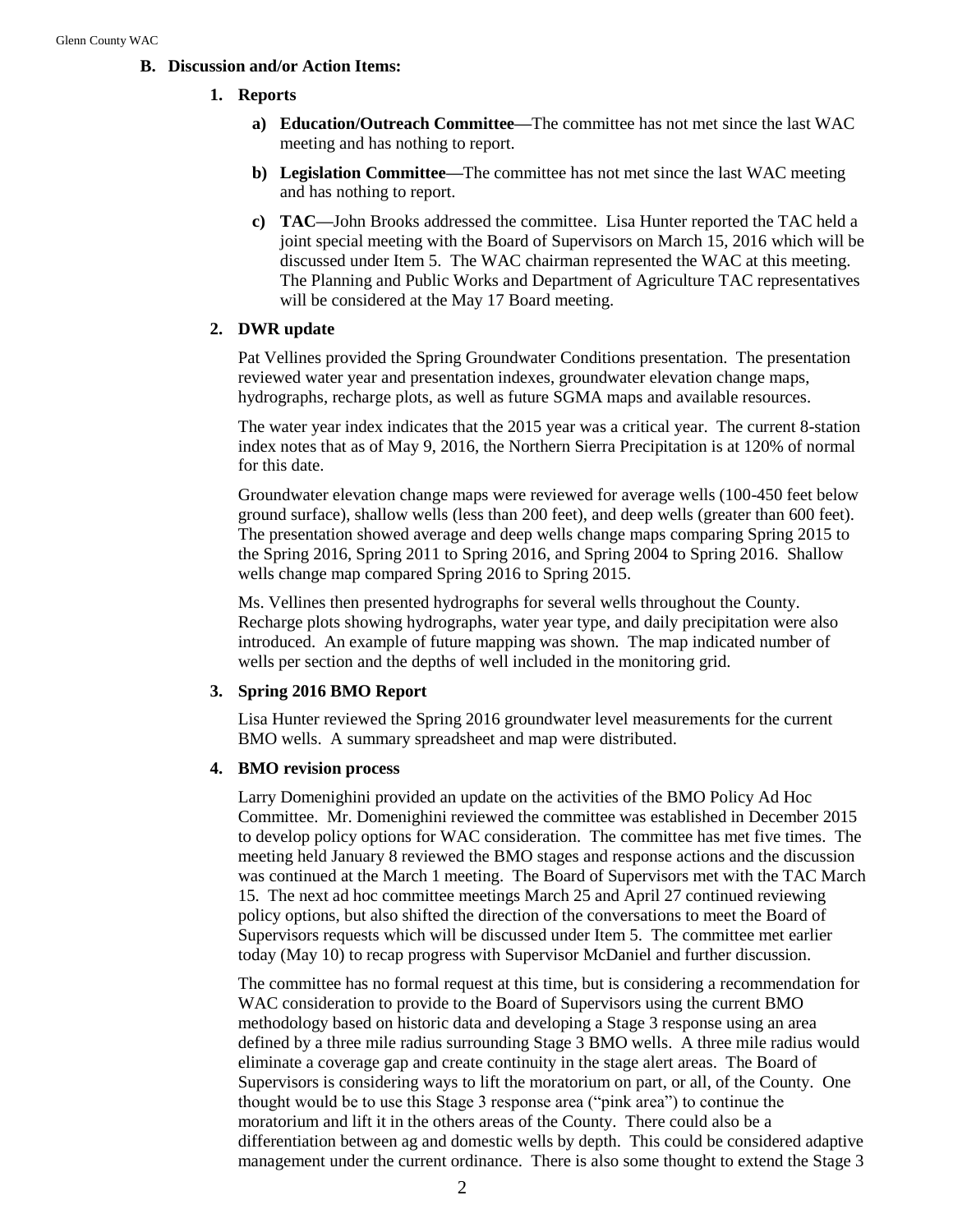area to the west to the Bulletin 118 boundary. The exact boundary recommendation still needs to be refined.

A question was raised about the wells that are not in a stage alert, but fall within the three mile radius. That is a question that still needs to be further developed in the refinement process. Thoughts were also expressed that well conditions and well construction details are variable throughout the County. It was stressed that these thoughts are preliminary and details are still being worked out.

Lisa Hunter shared she will meet with the Supervisors ad hoc committee, Supervisors McDaniel and Viegas, to provide an update on this committee's progress and to prepare for the Board meeting next week. Discussion ensued regarding the well permit moratorium, depth distinctions, and groundwater conditions.

A motion was made by Mike Alves to send a letter to the Board of Supervisors recommending they lift the well permitting moratorium county-wide. The motion was seconded by David Alves. Concerns were raised that this action would be a Brown Act violation. The motion passed 4-3 by the following roll call vote:

David Alves: Yes John Amaro: Yes Larry Domenighini: No Bruce Roundy: No Mike Vereschagin: Yes Mike Alves: Yes Rob Vlach: No

It was requested that staff follow-up with County Counsel to determine if this action meets the Brown Act requirements.

#### **5. Report on Board of Supervisor Activities**

Lisa Hunter provided an update regarding Board of Supervisors activities in the past several months discussing water issues. Only two meetings since early December have not included water items. Discussions have included TAC resignation/appointment, Sites JPA, Sustainable Groundwater Management Act, and the well permit moratorium. Handouts included a packet that was provided to the Board last week as well as Board minute orders from some of the pertinent Board meetings.

Many of the discussion points were already covered previously under Item 4. Discussion ensued regarding well depth restrictions. There was also a question as to whether to WAC has received any abnormal groundwater level reports. Ms. Hunter confirmed that no reports have been received this year.

It was requested to add David Alves to the committee, which was approved by the chair.

#### **6. Sustainable Groundwater Management Act**

Lisa Hunter provided an update on the DWR facilitation support services that the County applied for to try to help the eligible agencies have a platform to work through the Groundwater Sustainability Agency notification process and coordination. A public meeting was held March 8. The first working group meeting was held last month. The purpose of the working group meetings are to focus on GSA governance emphasizing coordination between the eligible agencies in each of the three subbasins within the County. Ms. Hunter encouraged all the members of the eligible agencies to participate in the process. The second working group meeting is tentatively scheduled for May 24.

The Counties with Stressed Basins grant application has been approved. Ms. Hunter is working through the agreement process with DWR and getting the scope of work finalized. The grant is \$250,000 and focuses on data management and a hydrogeologic conceptual model for the County.